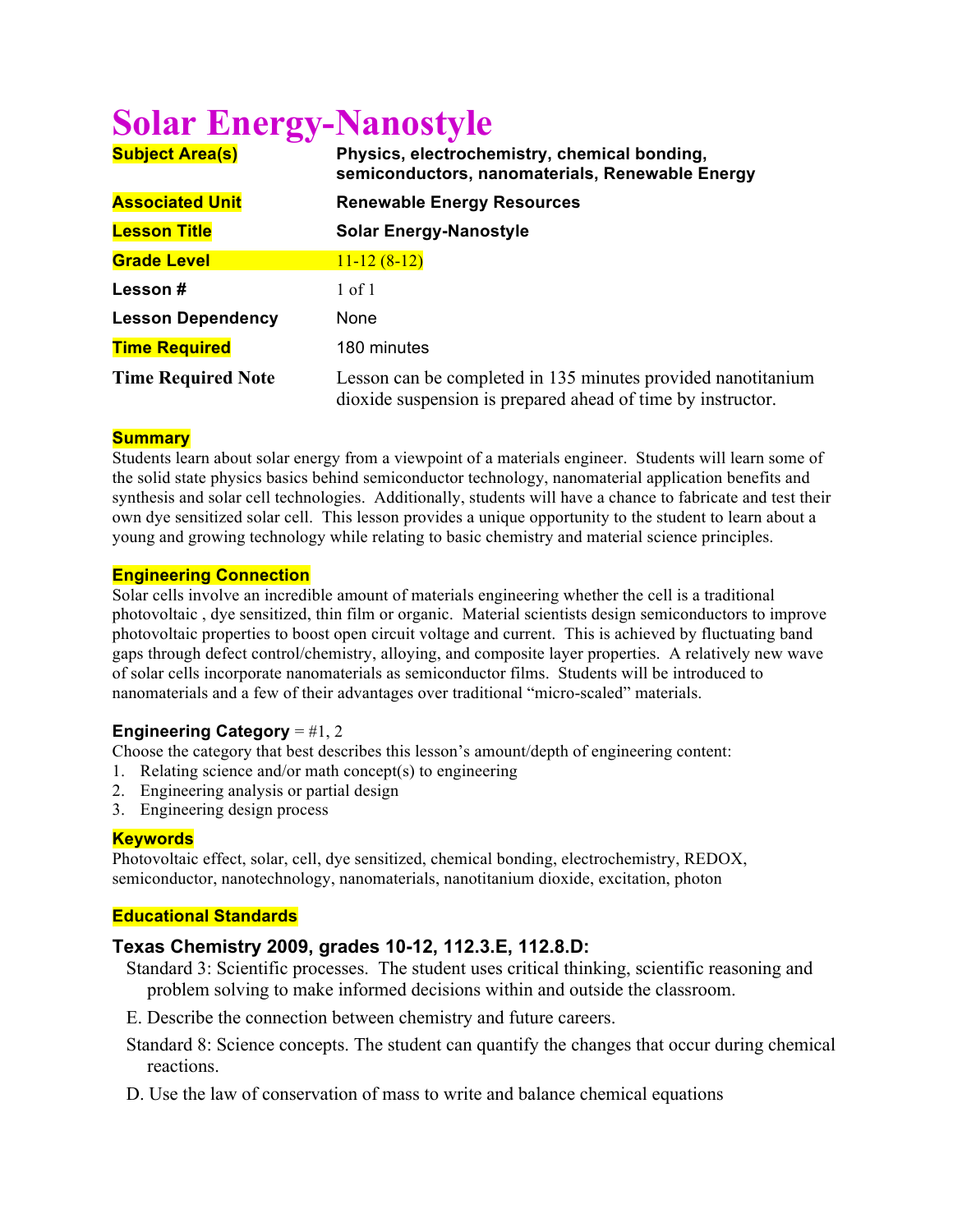# **ITEEA 2000, Grades 9-12, 16.J-K, 16.M-N.**

- Standard 16: Students will develop an understanding of and be able to select and use energy and power technologies.
- J. Energy cannot be created nor destroyed; however, in can be converted fro one form to another.
- K. Energy can be grouped into ajor forms: thermal, radiant, electrical, mechanical, chemical, nuclear and others.
- M. Energy resources can be renewable or nonrenewable.
- N. Power systems must have a source of energy, a process, and loads.

# **AP Requirements (North Shore Senior High School 2010-2011)**

Zumdahl, S. S. and Zumdahl, S. A. (2000). Chemistry  $(5<sup>th</sup>$  ed.). Boston: Houghton Mifflin

- 1) Unit 1 Chemistry Fundamentals:
	- Manipulate Chemical Quantities
	- Demonstrate safe laboratory practices
- 2) Unit 14 Reactions in Aqueous Solutions:
	- ! Write molecular (empirical), ionic and net ionic equations for reactions.
	- ! Identify redox, precipitation (metathesis), and acid-base (metathesis) reactions.
- 3) Unit 9 Electrochemistry:
	- ! Identify oxidizing and reducing agents in a reaction
	- ! Write net ionic equations for redox reactions.
	- ! Label parts of the cell, including electron flow; write half reactions for processes at the electrodes; write the balanced equation for the cell.
- 4) Unit 10 Atomic Structure and Periodicity:
	- ! Quantitatively relate frequency, wavelength and speed of a wave.
	- ! Describe Planck's concept of quantized energy. Calculate the energy of a photon using the relationship  $\Delta E = nhv$ .
- 5) Unit 11 Bonding:
	- ! Compare the general nature of ionic and covalent bonds.
	- ! Write Lewis dot structure for molecules or polyatomic ions, including species that are exceptions to the octet rule.

## **Pre-Requisite Knowledge**

Students must be introduced to concepts in electrochemistry, REDOX reactions, chemical bonding and must be able to conduct laboratories in a safe manner.

## **Learning Objectives**

fter this lesson, students should be able to:

- **Describe the Photovoltaic effect and how light energy is converted to electrical energy.**
- **Understand the importance of semiconductor technology to solar cells.**
- **Describe benefits for using nanomaterials, both economical and technical.**
- **Understand light intensity, light angle and distance effects on photovoltaic properties.**
- **Understand role of material defects size, shape and distribution on photovoltaic properties.**

## **Introduction / Motivation**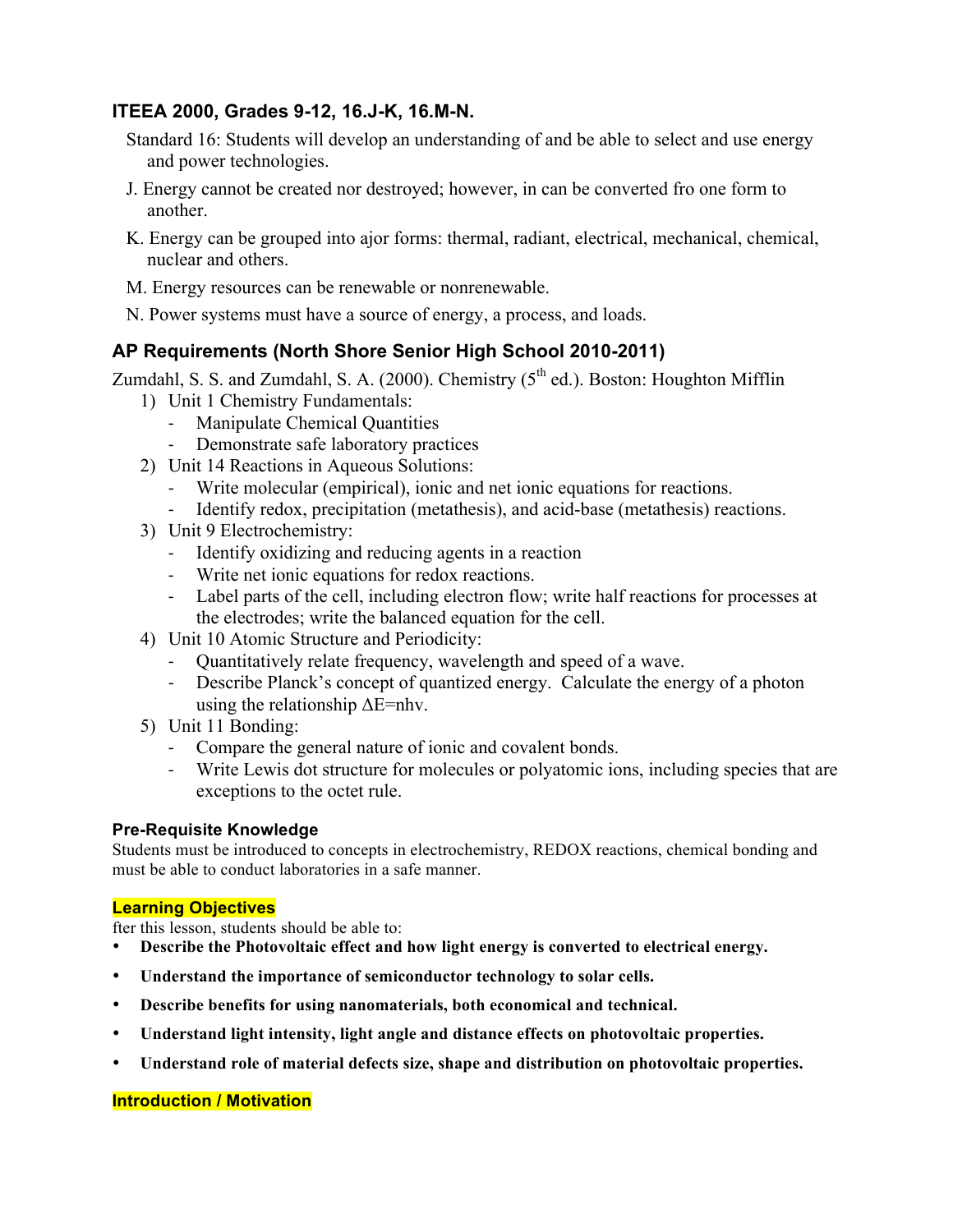(Instructor may open this lesson with an introduction to nanotechnology. This introduction may be in the form of a presentation, video, or other visual aid. NOTE this presentation should last no longer than 10 minutes.)

**What is Nanotechnology?** (encourage students to participate). *"'Nanotechnology' is the engineering of functional systems at the molecular scale. Nanotechnology refers to the projected ability to construct items from the bottom up, using techniques and tools being developed today to make complete, highly advanced products."*

**What is the molecular scale?** Atom arrangement  $1x10^{-10}$ m; nanomachine/particle/material  $1x10^{-9}$ m or 1 nm.

Did you know nanotechnology goods and services is predicted to be the first trillion dollar market. This futuristic-like technology is all around us and is growing at a fast rate. **What types of technologies and goods do you think nanotechnology is a part of?** (Make list of answers and add additional ones). Sample list:

- Car Bumpers (nanocomposites)
- Sporting goods (e.g. golf clubs, tennis rackets)
- Quantum dots Optical Beackons
- Cancer Treatment
- Antibacterial dressings.
- Photovoltaic devices (solar cells)
- Sun Screens (similar to solar cells, want to absorb UV light)
- Protein Tracking
- Stain repellant clothes
- Rocket propellants
- Synthetic Bone
- Organic Light Emitting Diodes (Phone/radio screens)
- Nanostructured Materials for engineering applications
- Nanocatalysts
- Filters

**What is so special about 100 nanometers (nm)?** (Take answers from students). At this size scale new phenomena occur which is not possible with traditional "micro-sized" materials. Mechanical, optical, electrical, chemical and thermal properties begin to change and drastically improve when compared to bulk properties. This size range has required scientists to formulate new physics for these materials.

In the spirit of renewable resources, integrating nanomaterials and technology only seems fitting. So, over the next few days we are going to explore solar cells which utilize nanoparticles for functionality. You will be challenged with fabricating, testing and analyzing your own dye sensitized solar cell. Good luck and may the light be with you!!!

## **Lesson Background & Concepts for Teachers**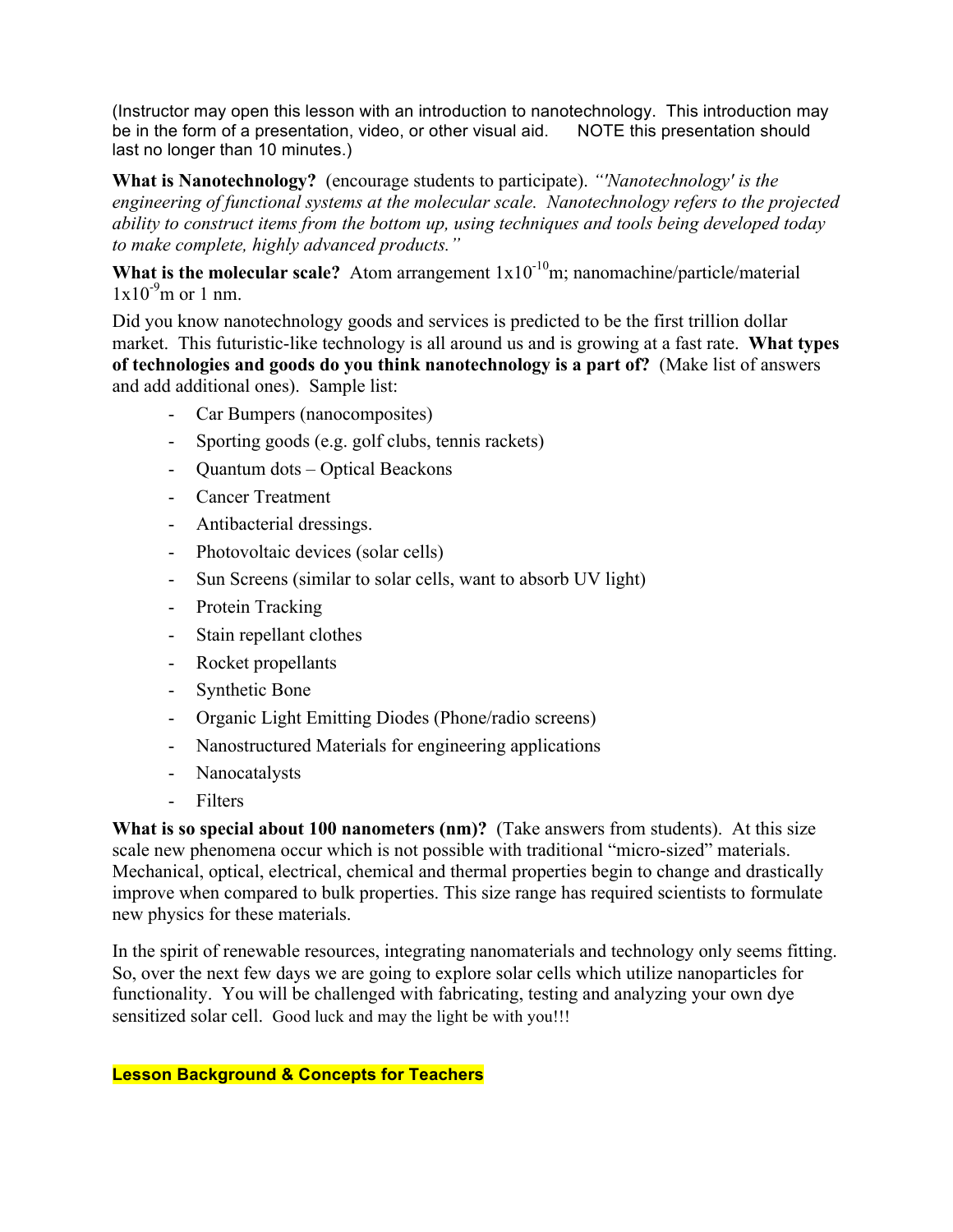Solar energy is abundant energy resource and has received much attention in the last two decades. Solar cells utilize the photovoltaic effect which converts light energy into electrical energy. Light is composed of photons. The photons are described as being small packets of energy in the form of both waves and particles. The characteristic energy is described by the formula below.

$$
E = hf = \frac{hc}{\lambda}
$$

Where  $h =$  Plank's constant,  $f=$  wave frequency,  $c=$  speed of light and  $\lambda =$  wave length. This wave length is associated with the energy spectrum; more specifically for solar energy, ultraviolet to infrared spectrum. Figure 1 below is an example of the energy (light) spectrum with corresponding wave lengths. Interesting enough, solar energy thrives on photons associated with the Visible light spectrum. At these wavelengths, the energies associated closely match the energy required to excite an electron in the semiconducting material. Thus the incoming light energy does not overpower the semiconductor with excess energy. Typical solar cells have maximum efficiencies that lie within 350-700nm wave lengths. This energy contribution coupled with large intensities of light (sunny days,) increases the amount of current produced which maximizes overall cell efficiency. However, in practice, there are typically material limitations that have adverse effects on solar cell performance.

**Image** Insert Figure 1 here, centered



Traditional solar cells are manufactured using polycrystalline silicon semiconductors. Pure Silicon material, by itself, is not very useful, but becomes a very powerful semiconductor when alloyed with small amounts of impurity elements. The specific doping impurity defines the semiconductor type: n-type (electron source) or p-type (hole source). The junction of these semiconductor types is what creates a separation between the negative and positive charges resulting in a net potential difference and electron flux. However, tradition semiconductors are costly to manufacture due to the stringent chemistry specifications required to maximize semiconductor efficiency and methods for meeting those requirements. One example is application of zone refining to control impurity level. This method consists of large furnace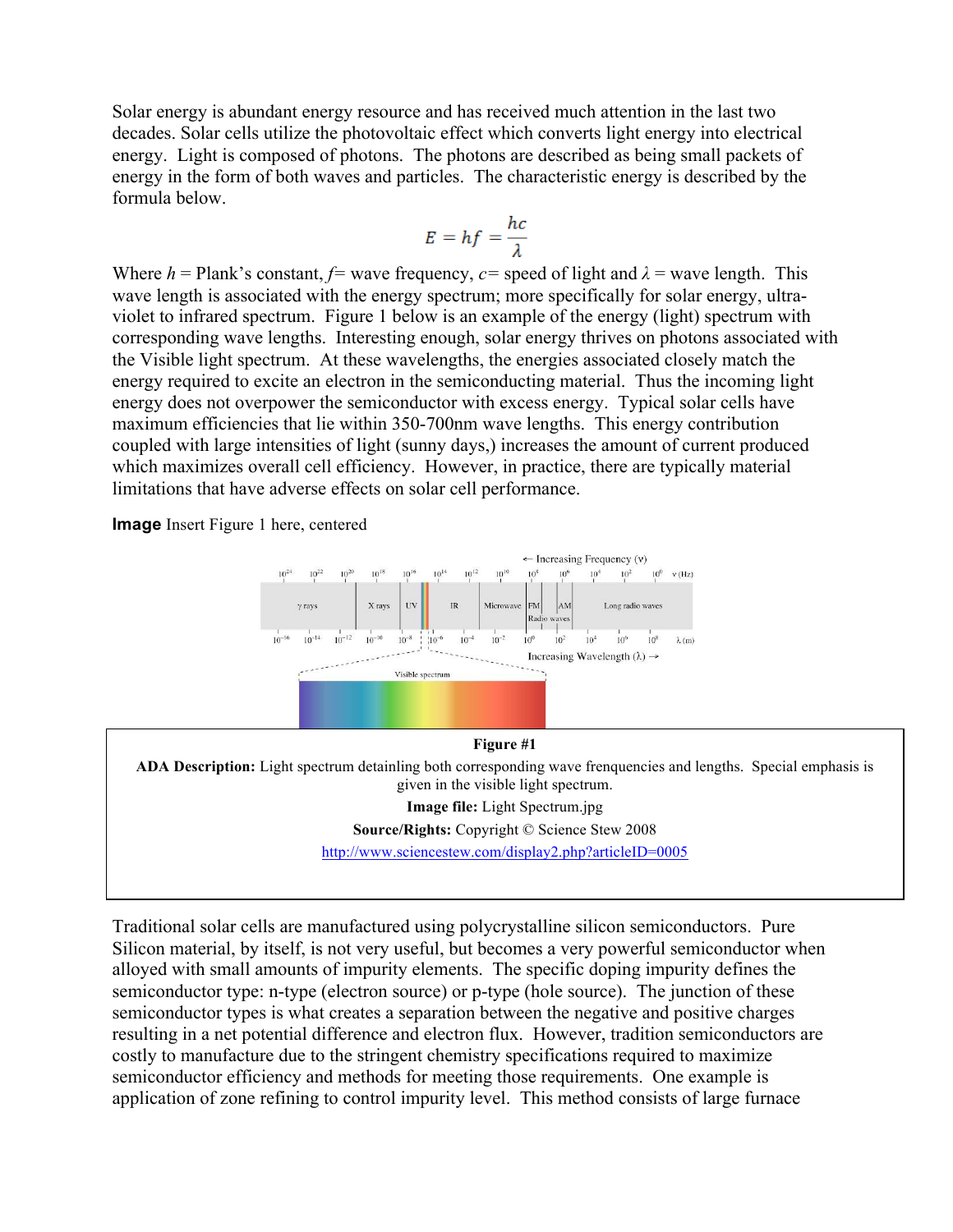equipment and a tremendous amount of time to produce useful chemistries. Additionally, chemical vapor deposition is used to add additional dopants which also require large equipment and time.

For a solar cell to work as an anti-reflecting coating and a series of layers composing of  $n/p$ type semiconductors must be used to transmit photons, excite electrons and flow electrons to create a current. For a traditional solar cell, each layer facilitates this process in one step. Overall efficiencies for these types of materials may range from 5% to 33% efficient. Silicon based solar panels perform in the 10% to 25% range and exhibit relatively large open-circuit voltage and current. This efficiency range is a drastic improvement from earlier solar cells (order of 1%), but still is relatively low when compared to other energy conversion methods. These lower efficiencies have been, among others, attributed to reflective losses and narrow wave length operation range. Certainly improvements in material properties could improve these losses and boost efficiency.

In the past decade research has been conducted on a different solar cell that divides the photon absorption and charge separation processes into two steps. These cells are based on a combination of photovoltaic effect physics and electrochemistry; more commonly known as photoelectrochemical solar cells. These cells incorporate nanostructured semiconductor layer with a light absorbing dye sensitizer and a regenerating iodide/triiodide electrolyte. Currently, dye sensitized solar cells approach efficiencies of 11% and produce equivalent open circuit voltage and current to traditional silicon solar cells, at a fraction of the cost. So why all of a sudden does one want to use nanostructured materials?

Nanomaterials offer a unique combination of properties that traditional "micro" materials do not. Because the bulk scale is closer to the atomic size scale, new physics apply to all optical, mechanical, electrical, chemical and thermal properties. In the case of photoelectrochemical cells, the volume to surface area ratio is far smaller than conventional materials yielding enhanced light absorption and electron transfer than similar micromaterials. These changes are directly associated with the increase in surface area per volume, but also due to more particles present in a given volume. Another advantage is more economical method for synthesizing nanoparticles and suspensions. A series of solvents and evaporation steps are typically used to synthesize nanoparticles and ultimately create a suspension. Eventually these suspensions can be sintered by methods consistent with tape casting. In the end, process time and equipment needs are reduced.

Photoelectrochemical solar cell efficiency relies on three main components: light absorbing die sensitizer, electron transfer and electron regeneration. As the name suggests, light absorbing dye sensitizer absorbs photons to excite electrons and create holes. The electrons are excited and transferred into the conduction band of the nanoparticle semiconductor. Electron transfer to and through the nanoparticle semiconductor is near 100% efficient thus boosting the overall cell efficiency. Electrons are transferred through a conductive path to a counter electrode. Oxidation of iodide to triiodide takes place at the photosensitized nanoparticle film/dye sensitizer interface supplying the necessary electrons to newly created (positive charge) holes. Electron flow to a counter electrode (metal or carbon) supplies the necessary electrons to reduce the triiodide to iodide. This cycle is regenerative and important to the cell efficiency.

To achieve a high efficiency the following must be met. First: light absorbing dye must produce excited electrons and holes over a wide light spectrum. Meaning, the cell is using the majority of light energy supplied by source thus boosting current. Secondly, the nanoparticle layer needs to maximize the dye/semiconductor surface area to achieve near 100% electron transfer. Third, the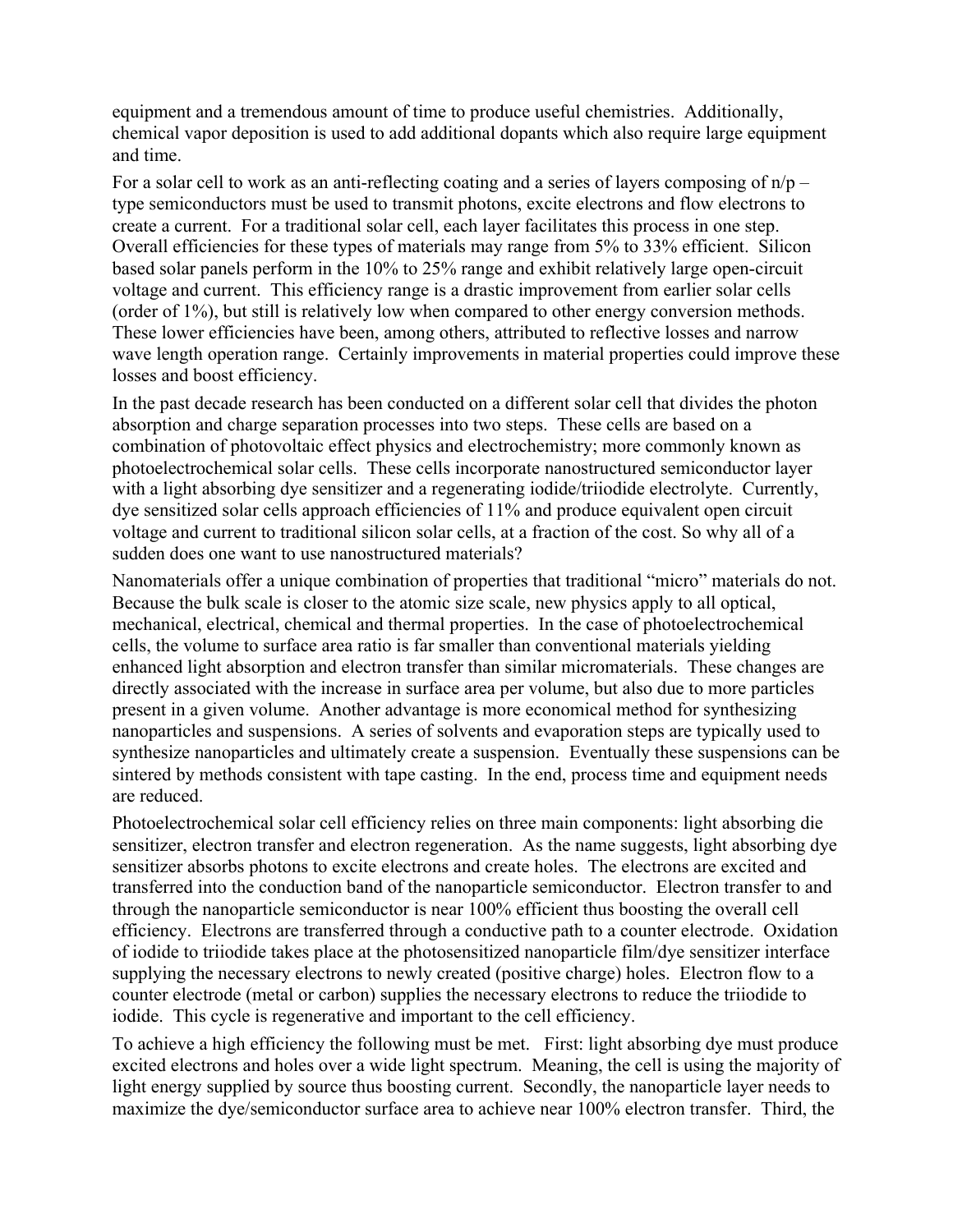oxidation and reduction electrolyte reaction rates proceed at a rate equal to or greater than electron excitation. A rate less than electron excitation rate will result in an oversupply of electrons and holes to the cell causing recombination to occur decreasing current.

| <b>Word</b>            | <b>Definition</b>                                                               |
|------------------------|---------------------------------------------------------------------------------|
| Photovoltaic Effect    | Conversion of light energy (Photo) to electrical (voltaic) energy by direct     |
|                        | means or through secondary energy conversion process.                           |
| Dye Sensitizer         | Organic or inorganic dye that absorbs light to excite and inject electrons into |
|                        | a semiconductor.                                                                |
| <b>Conductive Band</b> | Semiconductor energy band where electrons are transferred to when excited       |
|                        | from the valence band                                                           |
| Valence Band           | Semiconductor energy band where holes are transferred when electrons are        |
|                        | excited and transferred to the conductive band                                  |
| <b>Band Gap</b>        | Energy gap between conductive and valence bands. The size is characteristic     |
|                        | of the material. For conductive materials the band gap is non existant and      |
|                        | both conductive and valence bands overlap. In semiconductor matierals both      |
|                        | valence and conductive bands are separated. The band gap is the energy          |
|                        | required to excite and electron into the conductive band.                       |
| Photoelectrochemical   | A combination of light energy converted to electrical energy with an            |
|                        | electrochemical reaction to recombine electrons with holes                      |
| Holes                  | Positive charged space that is created when an electron is excited and          |
|                        | moving. Holes can move free about the crystal. Typically they are separated     |
|                        | and form in p-type semiconductors                                               |
| n-type                 | Semiconductor type which is alloyed to yield one additional electron per four   |
|                        | bonds. For silicon semiconductors [hosphourous is used for this purpose         |
| p-type                 | Semiconductor type which is alloyed to yield one less electron per four         |
|                        | bonds. For silicon semiconductors boron is used for this purpose                |
| Zone Refining          | A refining process that incorporates melting a portion (zone) of a bar of       |
|                        | material very slowly across its length to push impurities to one end. This is a |
|                        | slow, but effective process for producing very small impurity levels.           |
| Tape Casting           | Casting method for ceramic materials. Ceramic slurry is sintered onto a         |
|                        | polymer tape or backing. Very effective and cheap method of manufacturing       |
|                        | nanoparticles.                                                                  |

## **Vocabulary / Definitions**

#### **Associated Activities**

Fabricating Dye Sensitized Solar Cells Students get to fabricate their own solar cell, test photovoltaic properties and analyze results. Students will then be expected to answer related questions in the activity handout.

## **Lesson Closure**

New technologies are essential to improving efficiencies of renewable energy resources. As you have seen with solar cells, there are many options available to provide improved and efficient means for ustilizing these energy resources. However, we constantly push ourselves for improvement. This involves young engineers (you!!) to think outside of traditional materials and methods and incorporate new technologies.

Millions of dollars are spent each year on nanotechnology research for the reason that this size scale has much more to offer in certain applications. **Why nanomaterials are even considered for solar applications?** (Answer: these materials absorb more light and can transfer electrons more efficiently than their bulk counterparts). **Why else would nanoparticles be considered?** (Answer, economical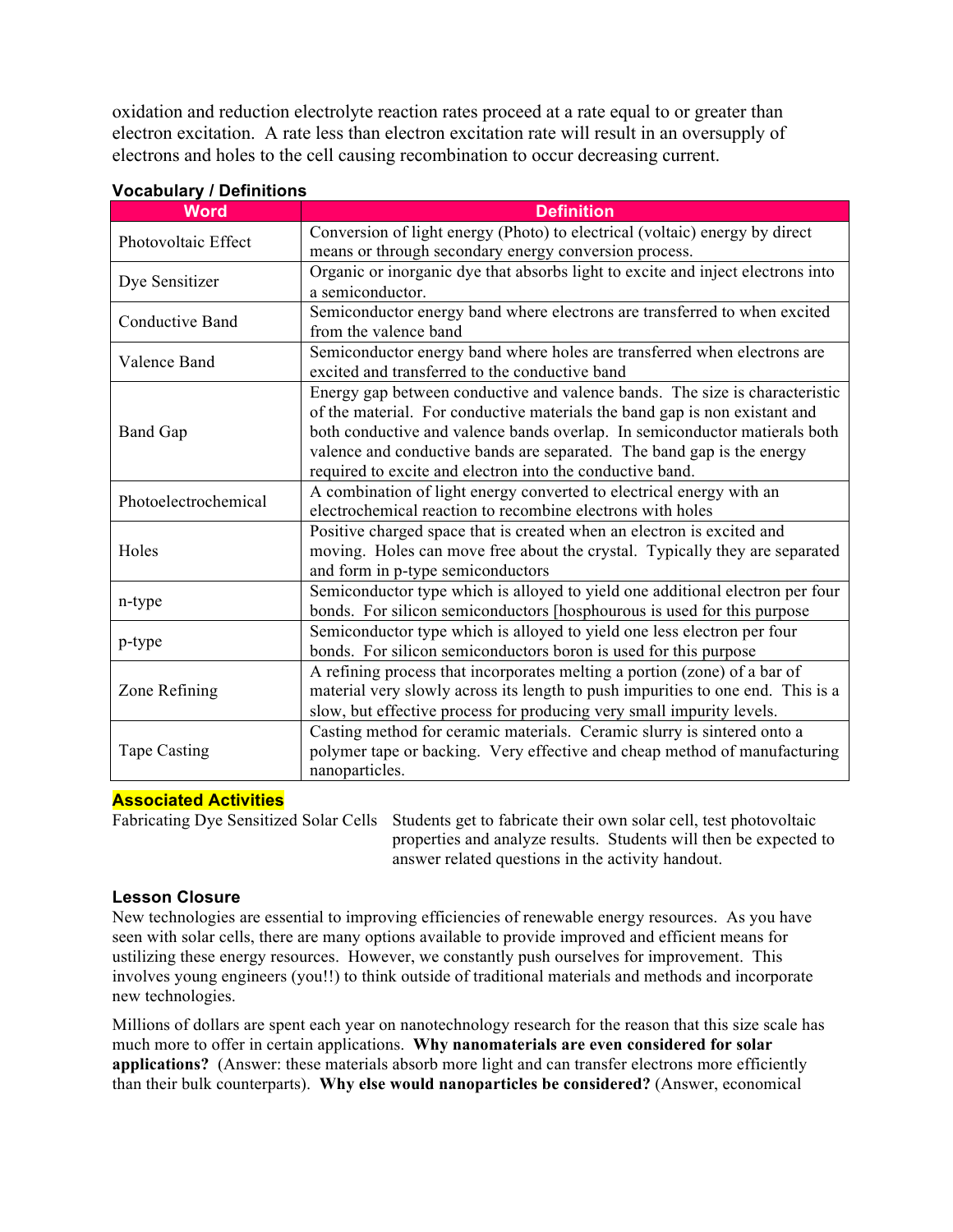advantage; cost of developing nanoparticles and thin films is lower than convential refining and deposition processes).

**To improve solar energy conversion what things might a materials engineer want to accomplish?** (Answer, build nanomaterial-thin film solar panels, improve regenerative electrolyte properties-speed up reaction kinetics, improve electron transfer through controlling nanostructure and maximizing operable wavelenghths).

Materials engineers, scientists and chemists play a large role in selecting and improving materials for photovoltaic applications. If you were one of these scientists which material would you be interested in researching? Conventional micro-structured semiconductors or nanomaterials?

## **Assessment**

## **Pre-Lesson Assessment**

*Discussion Questions:* Encourage student participation and discussion. Organize and integrate student responses to continue thought processes.

- What is Nanotechnology?
- What is the molecular scale? And Nano scale?
- What types of technologies and goods do you think Nanotechnology is apart of?
- What is so special about 100 nanometers?

## **Activity Assessment**

*Data analysis questions and problem set:* Students are expected to complete all questions regarding data analysis and technical questions. Once students complete these questions they may use them for the Post-Activity Assessment. However, students will be expected to submit handouts to instructor.

# **Post-Activity Assessment**

*Discussion Questions*: Students are to participate in a review of concepts discussion incorporating their answers to the activity handouts. Students are encourage to solicit ideas while the instructor organizes them and integrates them into the conversation.

- Why are nanomaterials considered for solar cell applications?
- How can a materials engineer improve the efficiency of solar cells?

# **Lesson Extension Activities**

None

## **Additional Multimedia Support**

- 1) Refer to "Nanotechnology takes off" for an excellent film that includes a variety of nanotechnology applications supported with entertaining 3D animations. See film at http://www.nanowerk.com/nanotechnology/videos/Nanotechnology\_takes\_off.php.
- 2) Refer to "Nano: The next dimension" for a film that includes a good introduction to the tools and practical applications of nanotechnology and some of the principles. This film utilizes very detailed 3D animations to reinforce concepts. See Nano: The next dimension at http://www.nanowerk.com/nanotechnology/videos/Nano\_The\_next\_dimension.php.
- 3) Refer to "Nano Revolution" which is an excellent film that includes a compilation of illustrations and explanations into the world of nanotechnology. See Nano Revolution at http://www.paladinpictures.com/nano.html